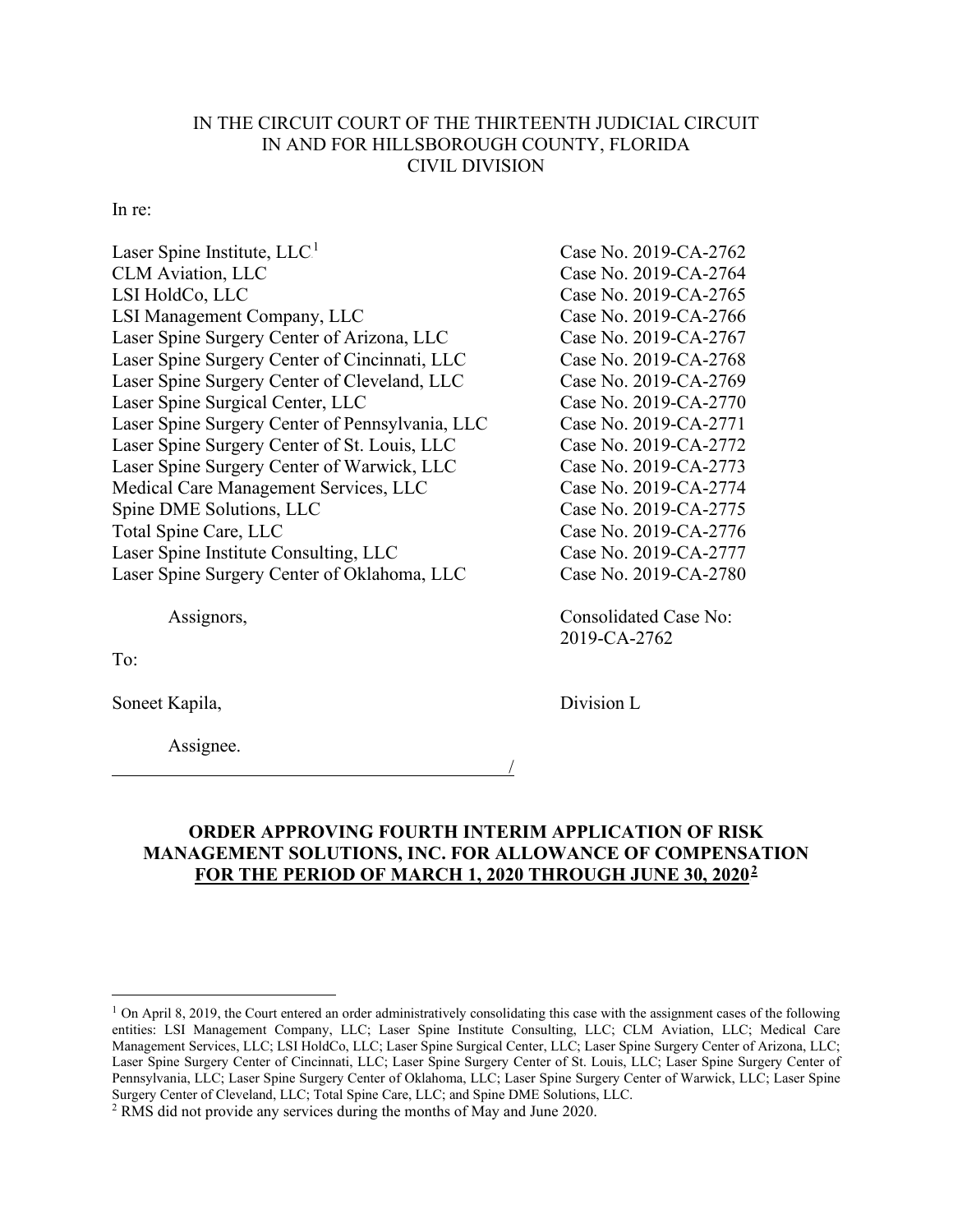THIS CASE came on for consideration for hearing on September 15, 2020, at 3:00 p.m. upon the Application<sup>3</sup> of Risk Management Solutions, Inc. ("RMS") for an order approving compensation to RMS in the amount of **\$2,146.25** for professional services rendered during the period of March 1, 2020 through June 30, 2020 (the "**Allowance Period**"). The fees sought are either amounts necessary to preserve the collateral of Texas Capital Bank, as agent ("**TCB**") (the "**Surcharge Amount**") or to otherwise administer the estate and collect assets for the benefit of all creditors. The Court, having considered the Application, the comments of interested parties, and being fully advised of the record, finds that the Application should be approved. Accordingly, it is

## **ORDERED**:

1. The Application is approved.

2. RMS is awarded compensation in the amount of **\$2,146.25** for professional services rendered during the Allowance Period (the "**Approved Fees**").

3. The Assignee is authorized to remit payment from the cash collateral of TCB to RMS in the amount of **\$791.61** for the Surcharge Amount, which amount represents the amounts that are agreed to be surcharged against the collateral of TCB pursuant to Fla. Stat.  $\S 727.114(1)(b)$ .

4. The Assignee is authorized to remit payments to RMS for the balance of the Approved Fees, less the Surcharge Amount, from (i) unencumbered funds, (ii) TCB's cash collateral, with TCB's consent or (iii) as otherwise ordered by this Court.

<sup>&</sup>lt;sup>3</sup> Unless otherwise defined herein, capitalized terms have the same meanings ascribed to them in the Application.